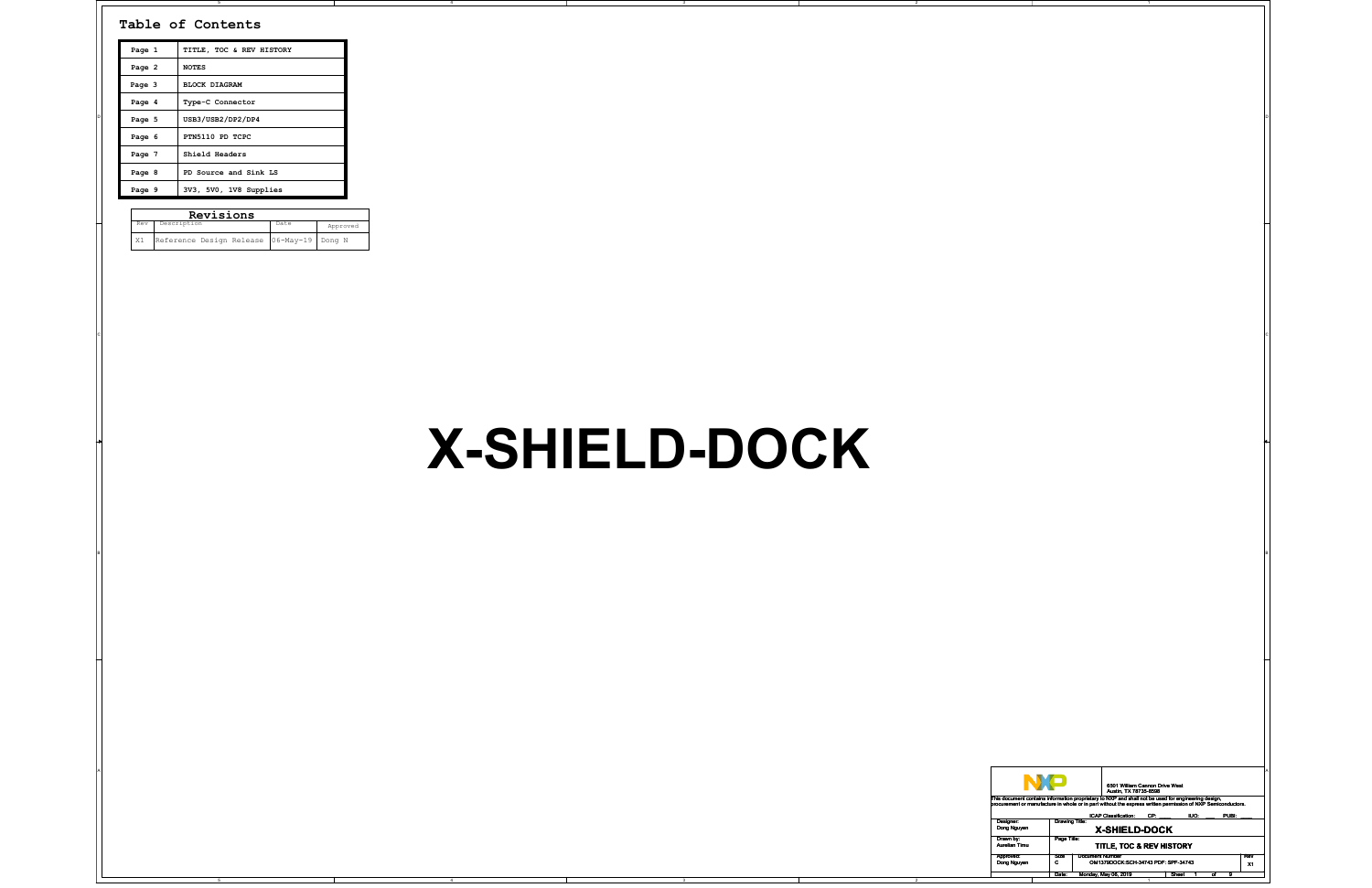2

2

C

A

1. Unless Otherwise Specified: All resistors are in ohms All voltages are DC

2. Device type number is for reference only. The number varies with the manufacturer.

3. Interpret diagram in accordance with American National Standards Institute specifications, current revision, with the exception of logic block symbology.



User notes are given throughout the schematics

*Specific PCB LAYOUT notes are detailed in ITALICS*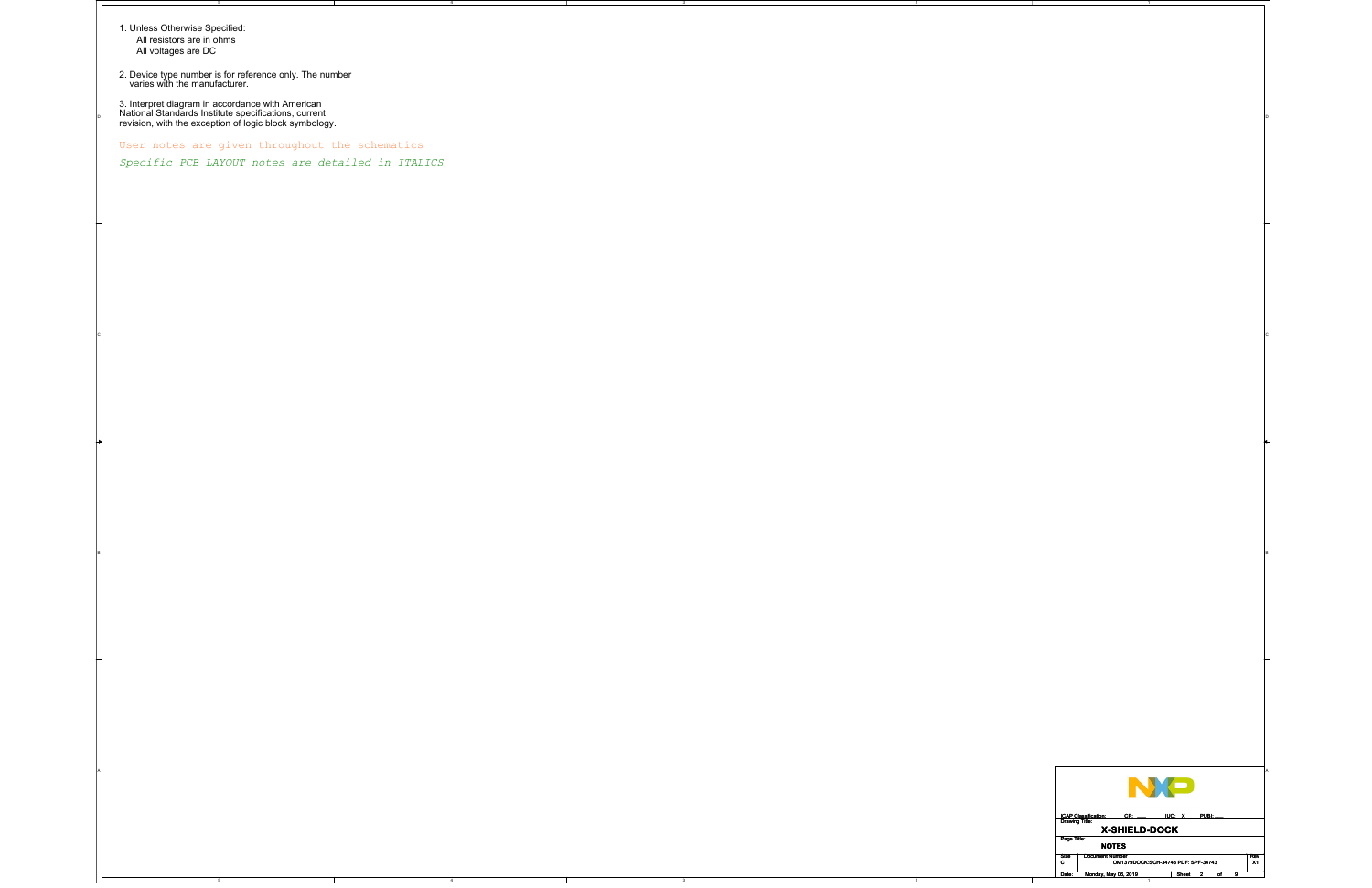

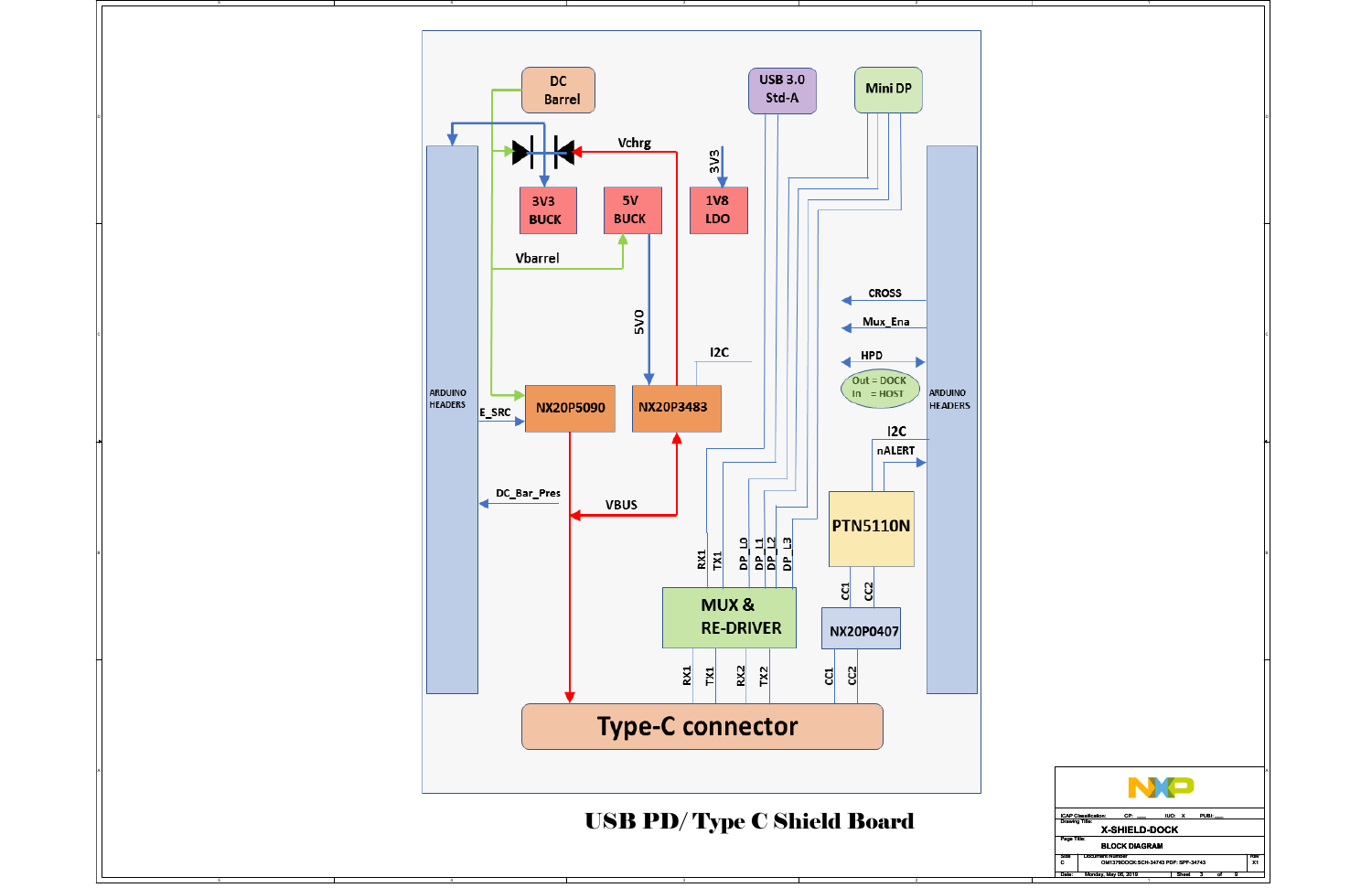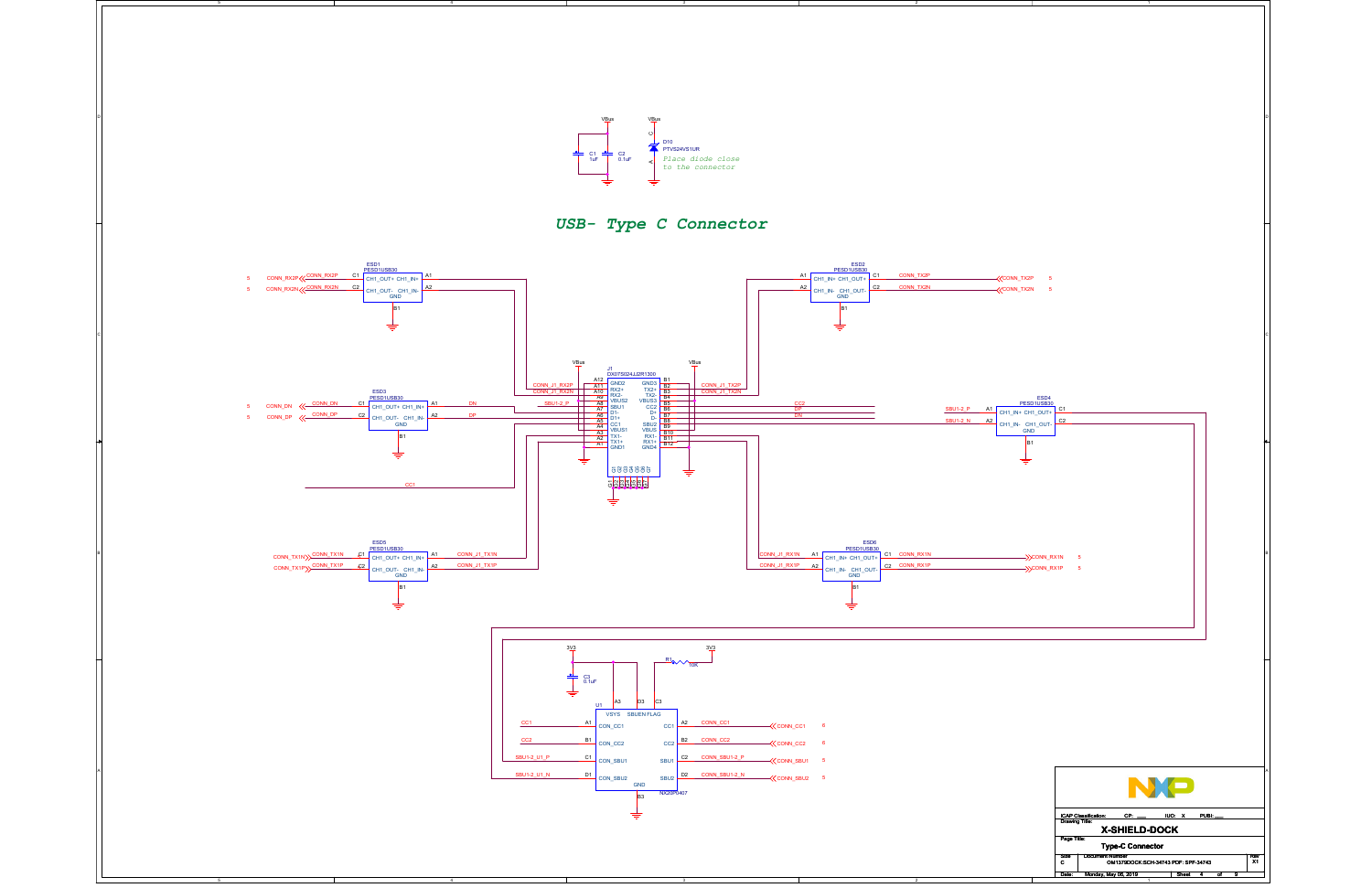2

C

A

From Connector's POV, TX (out) is the same function as the receving path of a chipset. RX (in) is the same function as the transmitting path of a chipset.

|              | DP4TANE | PO XSD | ORTENT |
|--------------|---------|--------|--------|
| Safe State   |         |        |        |
| USB3 Only    |         |        |        |
| USB3+DP2LANE |         |        |        |
| DP4T.ANE     |         |        |        |





Date: Monday, May 06, 2019 Sheet

5 9

|  | SCL <sub>C1</sub>                                                                                                                   | $\rightarrow$ 12C SCL | 6,7,8 |
|--|-------------------------------------------------------------------------------------------------------------------------------------|-----------------------|-------|
|  |                                                                                                                                     |                       |       |
|  | SDA C <sub>2</sub>                                                                                                                  | $\rightarrow$ 12C SDA | 6,7,8 |
|  |                                                                                                                                     |                       |       |
|  | DP HPD                                                                                                                              | $\rightarrow$ DP HPD  |       |
|  |                                                                                                                                     |                       |       |
|  | DP HPD is an input to Kinetic. This signal is used as an indictor<br>to ALT Mode that a DP device is connected to the DP connector. |                       |       |
|  |                                                                                                                                     |                       |       |

DKP0\_SBU1



C72<br>0.01uF







HS1\_DP HS1\_DN

 $\longrightarrow$  CONN\_SBU1 4

 $\Rightarrow$  CONN\_DP 4  $\Rightarrow$  CONN\_DN 4

DKP0\_SBU2 CONN\_SBU2 4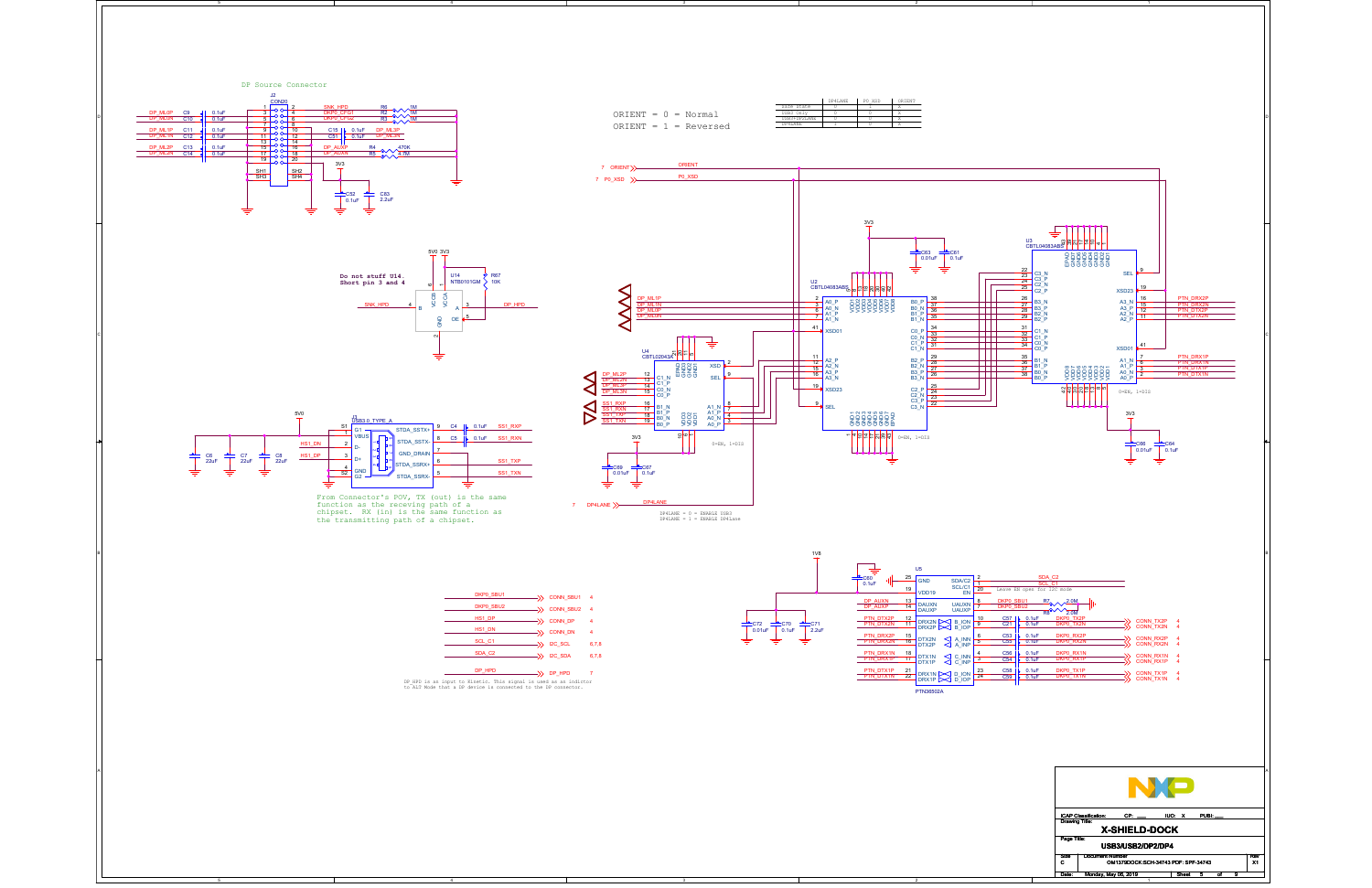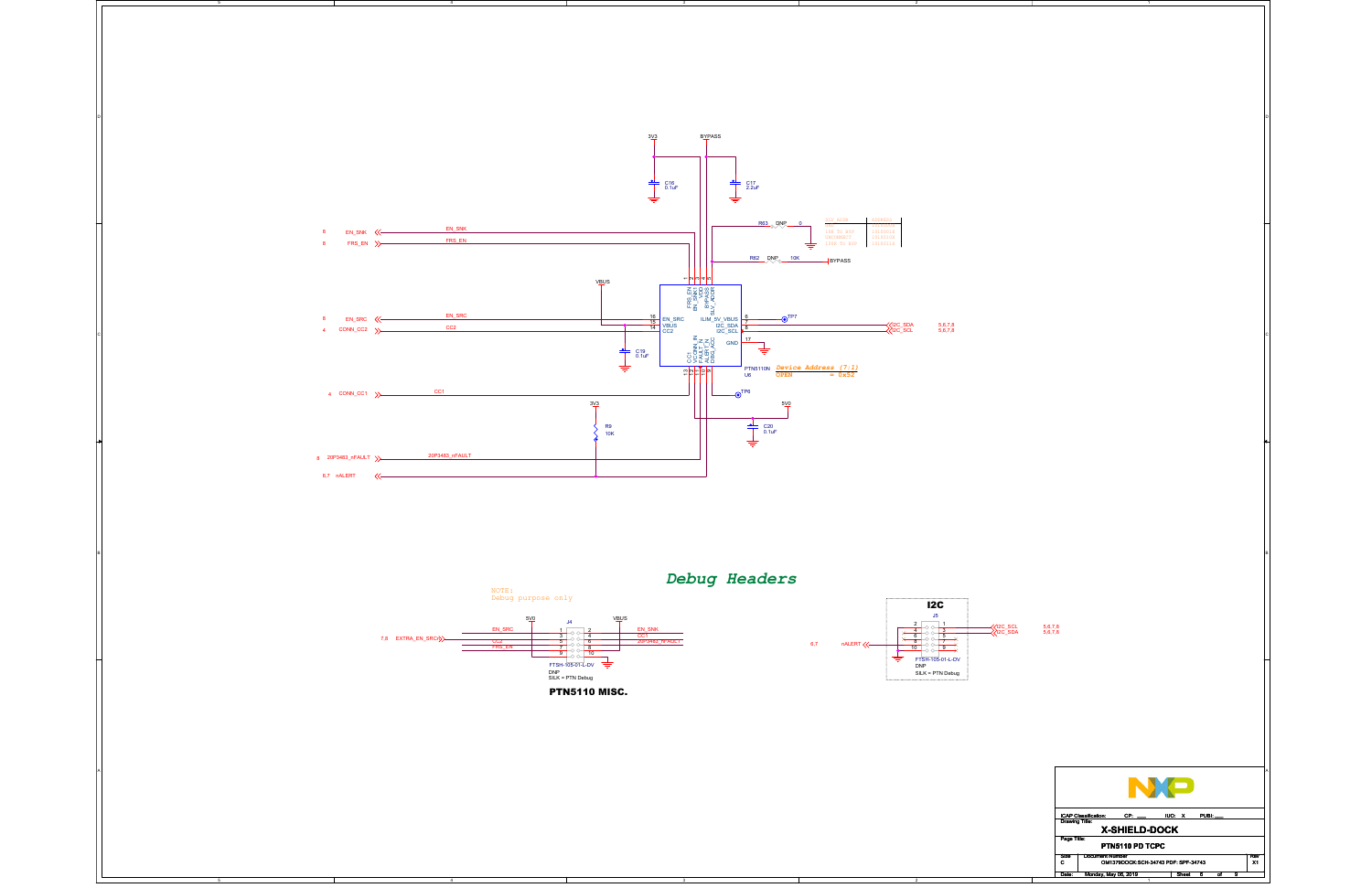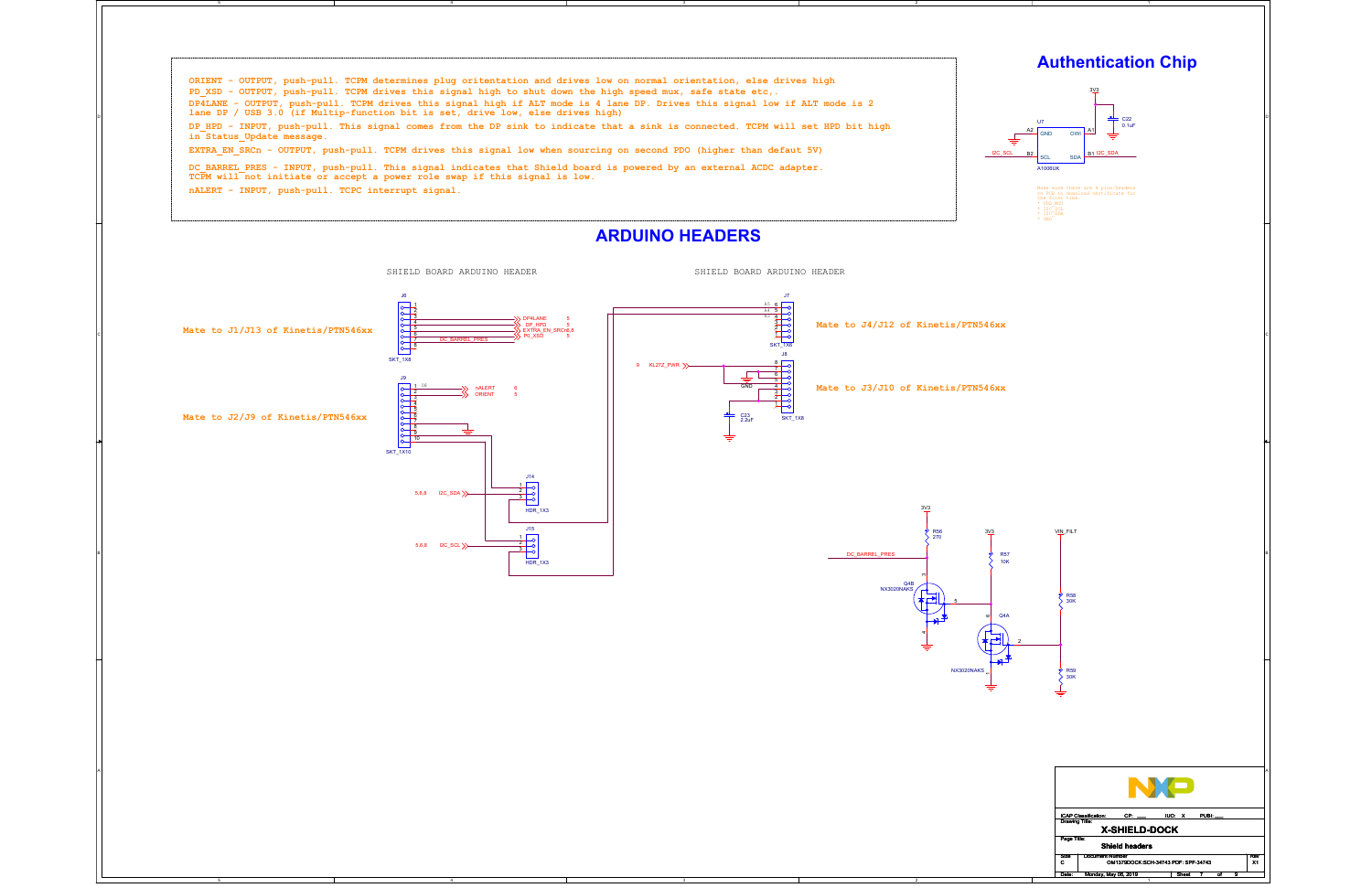